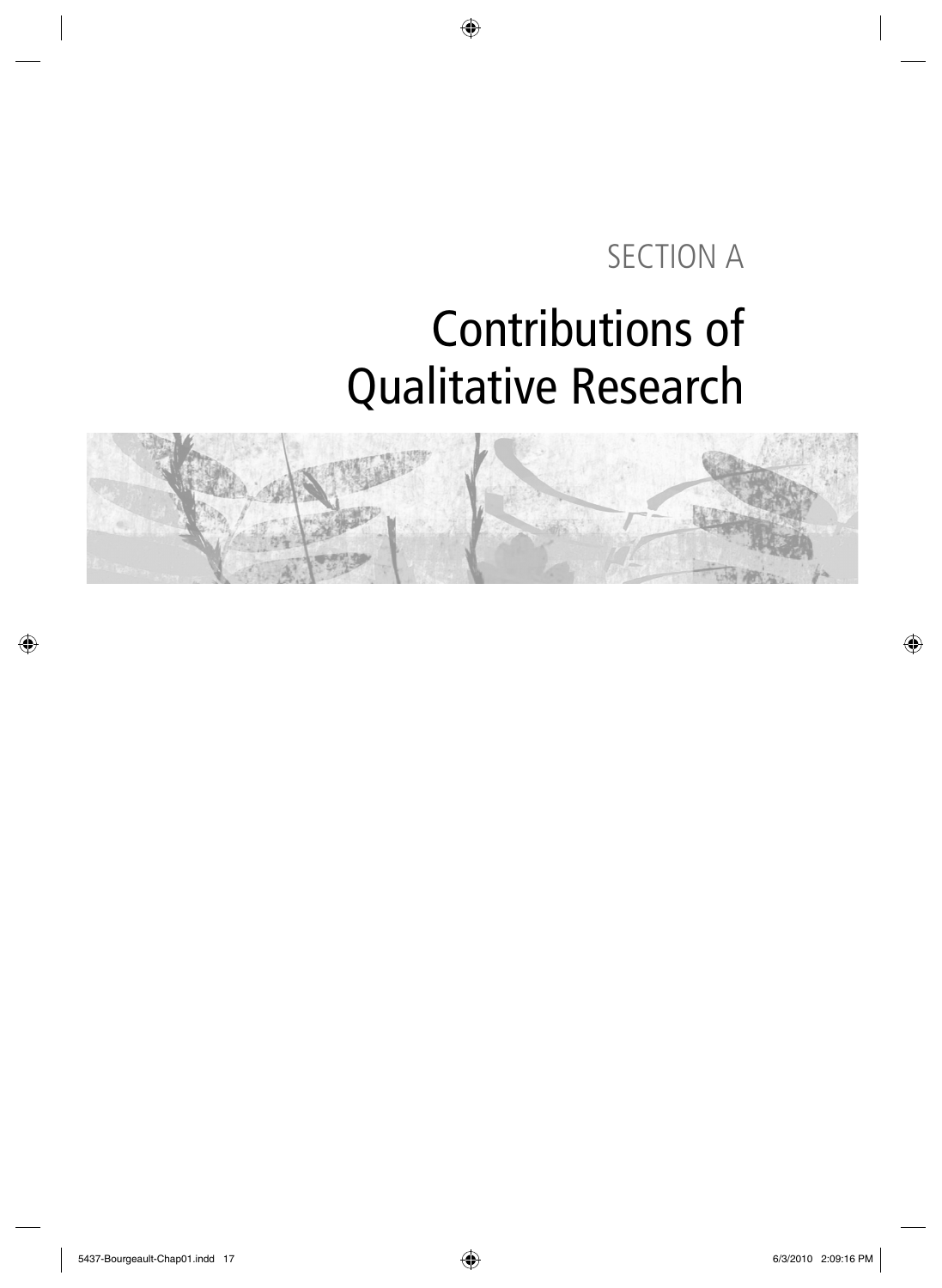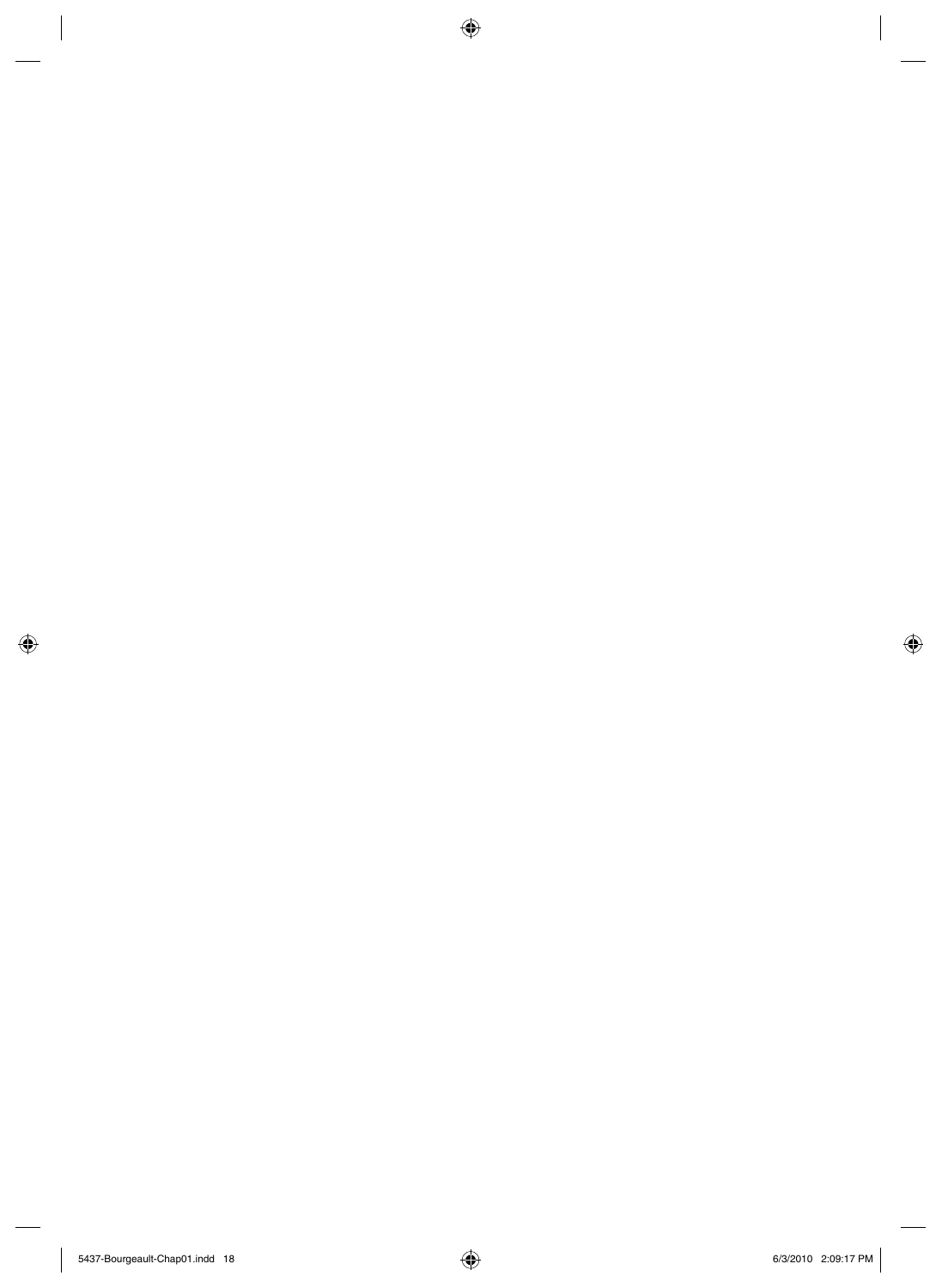

# There's More to Dying than Death: Qualitative Research on the End-of-Life

Stefan Timmermans <sup>1</sup>

Since human death is often regarded as one of the most individual and biological events, the broad field of death and dying forms a counterintuitive – and therefore attractive – case to establish the intellectual legitimacy of social science generally and qualitative health research in particular. Emile Durkheim (1979) argued that every society produces its own suicide rate dependent on how people are integrated and regulated to establish that the seemingly isolated fact of taking one's life has deep societal origins that could be discovered. More recently, several scholars have tested the obduracy of their theories with society's attitudes towards death and dying in times of war and peace.

Qualitative research also aspired to acquire formal legitimacy through an ambitious study of death and dying. In 1958, researchers declared the study of death and dying neglected and barren, but this situation changed in the early 1960s when Anselm Strauss and Barney Glaser (1970) conducted a study of interactions between dying patients and health care providers in six San Francisco Bay area hospitals. The study was groundbreaking for substantive and methodological reasons. Especially, the notion of awareness contexts captured the zeitgeist that institutionalized dying led to widespread alienation and isolation. At a time where patients received euphemisms, embellishments, or lies about the severity or exact

⊕

<sup>1</sup> I thank Ivy Bourgeault and a helpful reviewer for comments on a previous version of this chapter.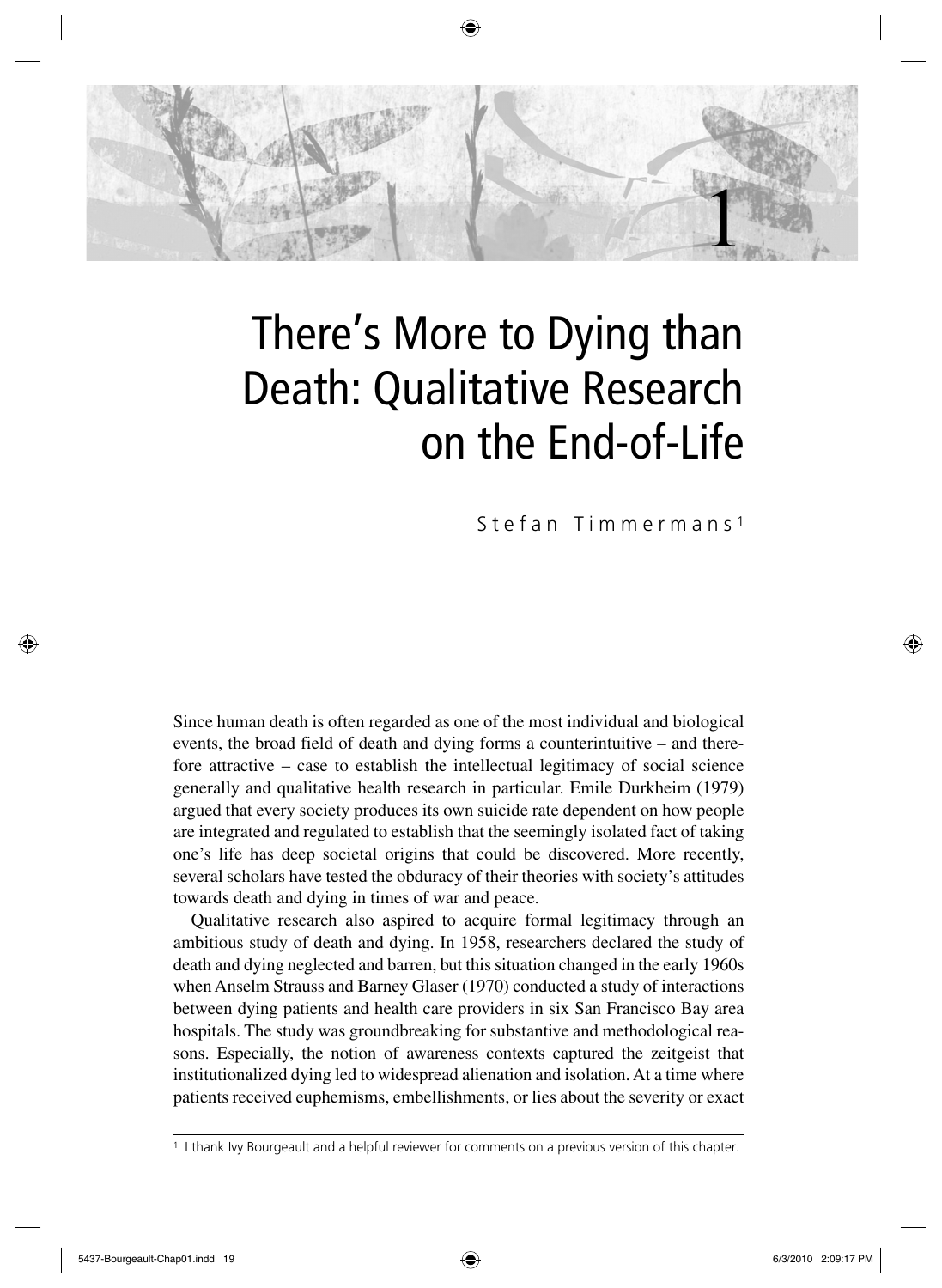nature of their diagnosis and prognosis, Glaser and Strauss (1965) documented that terminally ill patients often went to great lengths to figure out their status to be confronted by a wall of silence of health care providers and complicit family members. Their analysis, along with Kübler-Ross (1969) influential writings on the five stages of grief, galvanized a social movement aimed at humanizing contemporary dying that took the form of various hospice and palliative care initiatives. Besides crystallizing late modern unease with the medicalization of the dying process, the books *Awareness of Dying*, *Time for Dying*, and the case-study *Anguish* foreshadowed the emergence of the influential labelling theory, produced a collection of concepts that became part of the intellectual canon, prompted change in how terminal patients were informed about the prognosis of their disease, and constituted a prime example of the application of a systematic qualitative methodology.

In conjunction with their study of dying in hospitals, Strauss and Glaser wrote a methodological manifesto that articulated the principles of grounded theory as a general approach to conducting qualitative research in a period where quantitative research took centre stage, much theorizing was not grounded in empirical research, and some qualitative research lacked clearly defined standards. They proposed that sociologists build theory from the ground up through systematic conceptualization and constant comparisons with similar and distinct research areas. Theories grounded in substantive areas could then lead, through further abstraction, to formal theories of social life. In the heydays of Parsonian and Mertonian functionalist theorizing, the boom in social survey research, and C. Wright Mill's empirically weak writings, the book became a research standard; in the traditional sense of a powerful rallying point for an alternative social science.

Thus, also for qualitative research the area of death and dying formed a dare: if Strauss and Glaser could refine qualitative methodology in what looked at first sight a hostile domain, then they had proven the method's merits beyond doubt. Once launched in the area of death and dying, grounded theory became established as a generic qualitative research methodology with an especially strong presence in health research (see Bryant and Charmaz, 2007). At the same time, a full range of qualitative methods from discourse analysis, historical research, focus group research, in-depth interviewing, and especially ethnography dominated the study of death and dying for the next decades.

In the remainder of this chapter, I will review the rich qualitative studies of institutionalized dying since Strauss and Glaser, focusing on the medical staff's management of lingering, slow dying trajectories and on the much smaller literature of managing unexpected death and explaining suspicious and violent death. I will also sketch a research agenda that explores the forms of contemporary death and dying that are rarely qualitatively investigated, in part because of the focus on studying institutions, expected deaths, and using qualitative methods. First, I will explain why death and dying forms such a good match with qualitative research methods. I argue that this has less to do with Strauss and Glaser's foray in this field than with the broader cultural consensus about what is wrong with contemporary dying.

5437-Bourgeault-Chap01.indd 20 437-Bourgeault-Chap01.indd 20 437-Bourgeault-Chap01.indd 20 5/3/2010 2:09:18 PM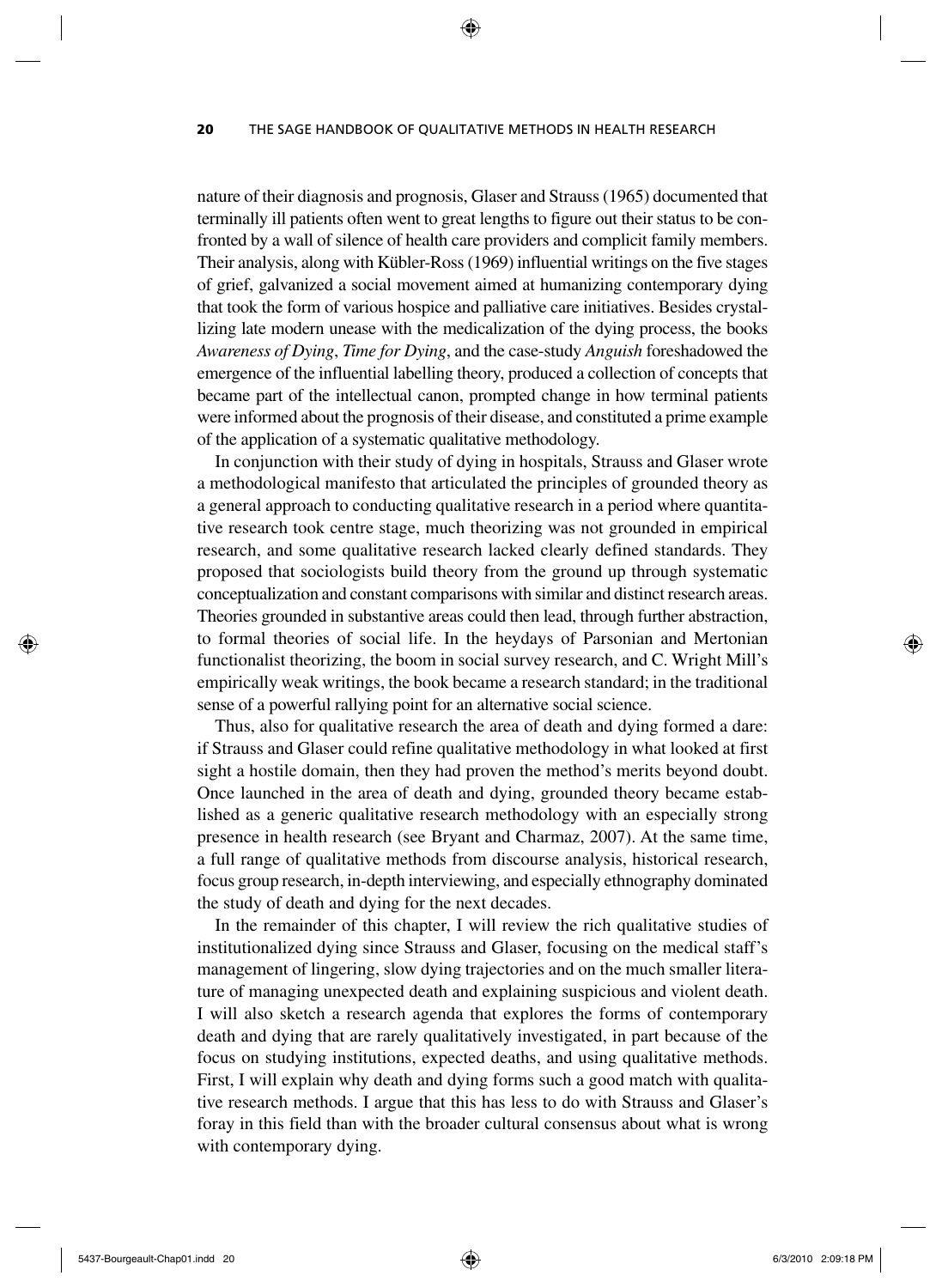# THE FIT BETWEEN QUALITATIVE RESEARCH AND DEATH AND DYING

Did Strauss and Glaser (1970) initiate a decade – long research tradition of studying death qualitatively or were they also products of their time? Strauss and Glaser's prolific endeavours constitute the most explicit linkage between qualitative methods and the field of death and dying and they are often regarded as founders of this field. Yet, while they were doing their study, other social scientists also employed qualitative methods to study dying in hospitals and the topic was on the mind of many others in ways that made qualitative methods a good fit. Strauss and Glaser may thus have reflected the spirits of the times rather than initiated the research of decades to come. Indeed, the original merger of qualitative research and the topic of death and dying may be less a consequence of the pioneering study of Strauss and Glaser than the result of what can be called a broad post-Second World War humanist focus of the death and dying scholarship.

Influential philosophers, psychoanalyst, historians, and social scientists have argued that mortality forms the ultimate limit in modern societies, because it constitutes the defeat of reason, since reason cannot conceive of the reality of death and conquer mortality. Elias (1985) summarizes, 'it is not actually death, but the knowledge of death, that creates problems for human beings'. Mortality awareness conjures an existential ambivalence in individual and social life generating defence mechanisms. In premodern Europe, Aries (1977) situated a 'tamed death' as cultural coping mechanism; death was tame in the European Middle Ages not because of domestication but because it 'was never wild before'. Death simply *was*, it could be bewailed or regretted but not manipulated. In this fatalistic perspective, the 'dance macabre' gripped rich and poor, young and old alike; religious authorities explained death as a predetermined egalitarian part of cruel human fate. In the wake of the philosophy of Enlightenment with its emphasis on mastery of nature and contingency, life expectancy might have increased but mortality remained ultimately indifferent to instrumental human efforts. A medical, legal, and – later – therapeutic ethos gradually replaced religion as moral authority. In the realm of death and dying medicine prevailed.

While questioning the inevitability of death, modernity added anguish to it: security of small victories over some acute, devastating diseases enhanced insecurity in light of the ultimate demise. One much publicized reaction in modern societies to this frontier of reason is *seclusion and professional management*: hide death in institutions, disavowing its existence through spatial and social segregation under supervision of medically trained experts. Secondly, while mortality itself cannot be avoided, individual *causes of death* can be *determined*, and then manipulated and postponed. Bauman (1992) characterizes this frantic search for pertinent causes while losing sight of the ultimate futility of the endeavour as the 'analytical deconstruction' of mortality in which 'fighting the causes of dying turns into the meaning of life'. Mortality was deconstructed in autopsies to be tabulated in public health instruments such as the International Classification of Disease, which in turn form the basis of epidemiological health policies.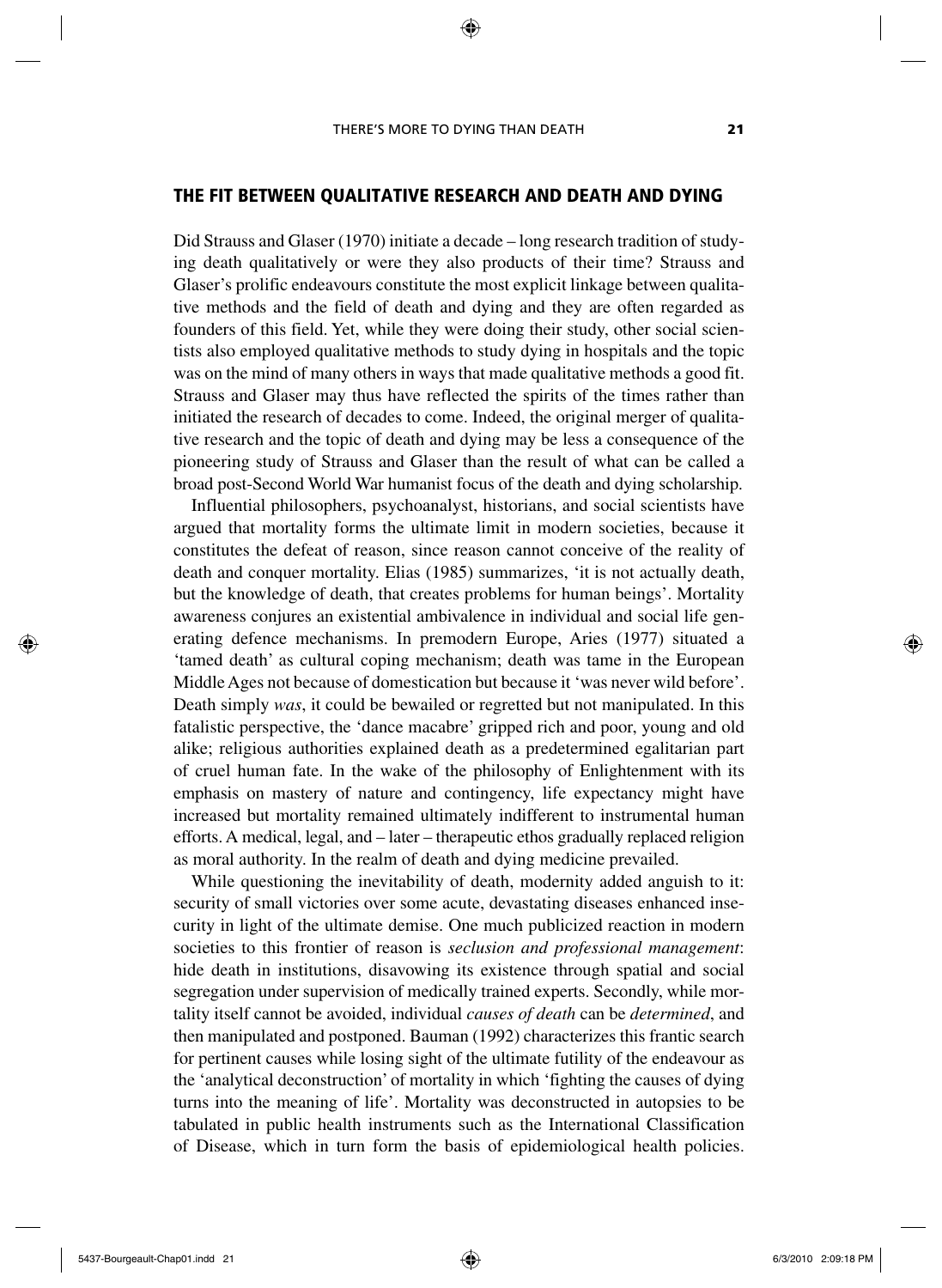♠

The result of those twin modern death brokering strategies is simultaneously a professionalization of the dying process and an 'excessive preoccupation with the risk of death' in daily life leading to a society organized around risk.

The broad consensus in intellectual circles that modernity gave rise to a frantic search to postpone death and ignore the dying formed a good fit for qualitative research explorations. Health scientists became interested in how exactly death was managed in institutions and what alternatives were possible. The research agenda of much of the past four decades was to retrieve the experience of death and dying and taking care of the terminally ill in hospitals and nursing homes. When hospices materialized, health scientists studied how these new institutions fulfilled their missions to break the mould of institutionalized dying. These experiences were not only difficult to capture in surveys but also the notion of standardized research instruments went against the grain of the broader focus on retrieving socially contextualized experiences. In addition, the concentration of the dying and their caregivers in institutions made observations and in-depth interviews logistically feasible. Consequently, death and dying is a rare research area in medicine where qualitative studies are well established.

# QUALITATIVE STUDIES OF DEATH AND DYING

In Western societies, about 75 percent of people die in institutions, mainly hospitals and nursing homes. The proportion of people dying in the United States from chronic illnesses in acute care hospitals has been declining between 1989 and 2001 from 62.3 percent to 49.5 percent. Over that same period, the percentage of deaths in nursing homes increased from 19.2 percent to 23.2 percent, and the percentage of people dying at a place they considered home increased from 15.9 percent to 23.4 percent.1 People who die suddenly may paradoxically also die in hospitals, even if they collapse in public places or at home: when bystanders or relatives alert emergency services patients will be transported to emergency departments where the death will be verified and certified. Deaths thus are centralized in institutions for diverse reasons.

Concentrating their research efforts in these places where deaths occur, social and health scientists have been struck by how health professionals work towards ideals of culturally appropriate dying but often fall short of achieving humanistic deaths. In an earlier review of the literature on which the following section is based, I distinguished several of the iterations of culturally appropriate deaths: death without dying, natural deaths, resuscitated deaths, and good deaths.2

The deaths without dying occur when patients have been kept in, what Strauss and Glaser called 'closed awareness'. Patients remain uninformed about the seriousness of their diagnosis and prognosis. This situation is less common in the United States as it was in the sixties, but it still occurs regularly in countries with a more paternalistic medical profession such as Italy, Belgium, or Israel. In the United States, 'bad news' is now routinely communicated to terminal patients,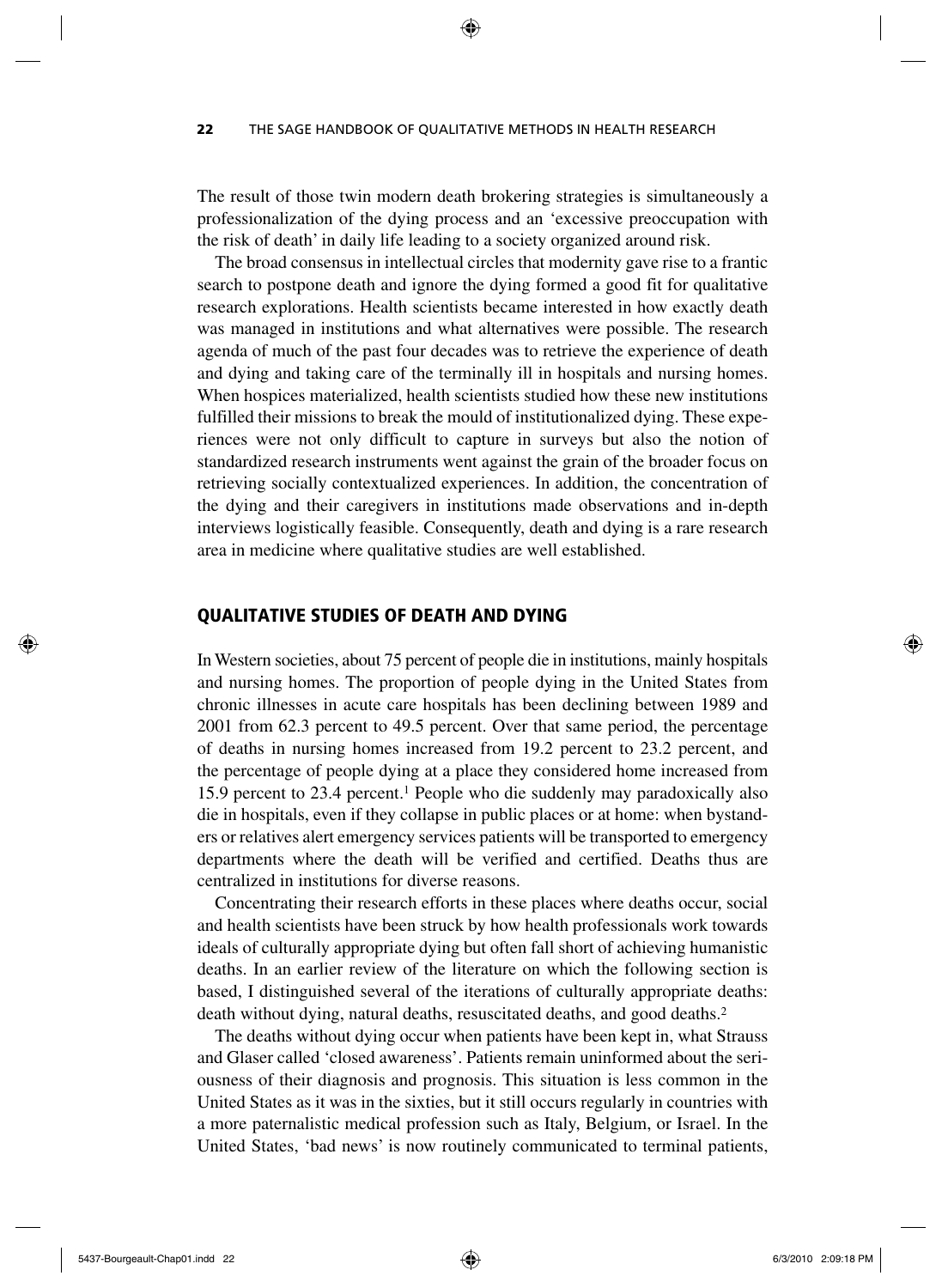giving rise to the opposite situation of 'truth dumping', where a clinician informs patients and relatives of the worst-case scenario but offers little follow-up on how this information has been processed. Patients are more likely to be kept in the dark of their pending death if they die from non-oncological conditions. If such a patient dies, the staff may not be surprised, but relatives may be shocked. This death still corresponds to the ideal of slipping away in one's sleep. Anspach and Kaufman have documented that these deaths may occur for organizational reasons, because a consensus among health care providers is only necessary to withdraw or withhold care; as long as at least one key member of the medical team wants to continue with therapy, the treatment paradigm will prevail. Health care providers may also be reluctant to breach a terminal prognosis, because they fear creating a self-fulfilling prophecy.

In her recent study of dying in hospitals using ethnographic methods, anthropologist Sharon Kaufman (2005) noted that 'what is natural is negotiable'. She and others have found that 'natural deaths' are tightly scripted and organized in hospital settings, especially intensive care units where between 15 and 35 percent of hospital deaths occur. The staff actively harnesses drugs and medical technologies to mimic a gradually declining 'natural' dying trajectory by a piecemeal withdrawal of therapies. Because most patients are comatose in intensive care units and admittance signifies life-threatening conditions, there is little emphasis on the patients' death acceptance. Still, assent of relatives to withdraw and withhold care is crucial in US intensive care units where relatives have legally supported proxy decision making powers and the actual time and manner of death is often determined in difficult ethics conferences between clinicians and relatives. The staff's 'orchestration' of the death as an inevitable transitory process with a measured balance of action and nonaction involves matching their interventions with the expectations of relatives, including actively shaping those expectations when relatives are 'unrealistic', showering them with technical information, presenting ready-made decisions, relieving guilt feelings, and 'psychologizing' them when they resist staff. Staff also invites relatives to be present at the moment of active dying, quietly say their goodbyes, and keep physical contact. In addition, the staff's decisions to withdraw care are measured in such a way that they obliterate the impression that the staff 'killed' the patient but that the death was preordained by the terminal disease, lowering the possibility of litigation.

The specific meaning of sudden unexpected deaths is now offered by resuscitation techniques, turning a sudden death into a stretched standardized dying process, leading to the paradoxical situation of the resuscitated death. In light of the remarkably low survival rates of resuscitative efforts inside and outside hospitals, several social observers have noted that resuscitation procedures soften the abruptness of sudden death. With relatives waiting in separate counselling rooms, physicians 'stage' information, gradually informing relatives about the worsening situation, occasionally even stretching the reviving effort to facilitate informing relatives or running 'slow codes' to give the impression that life-saving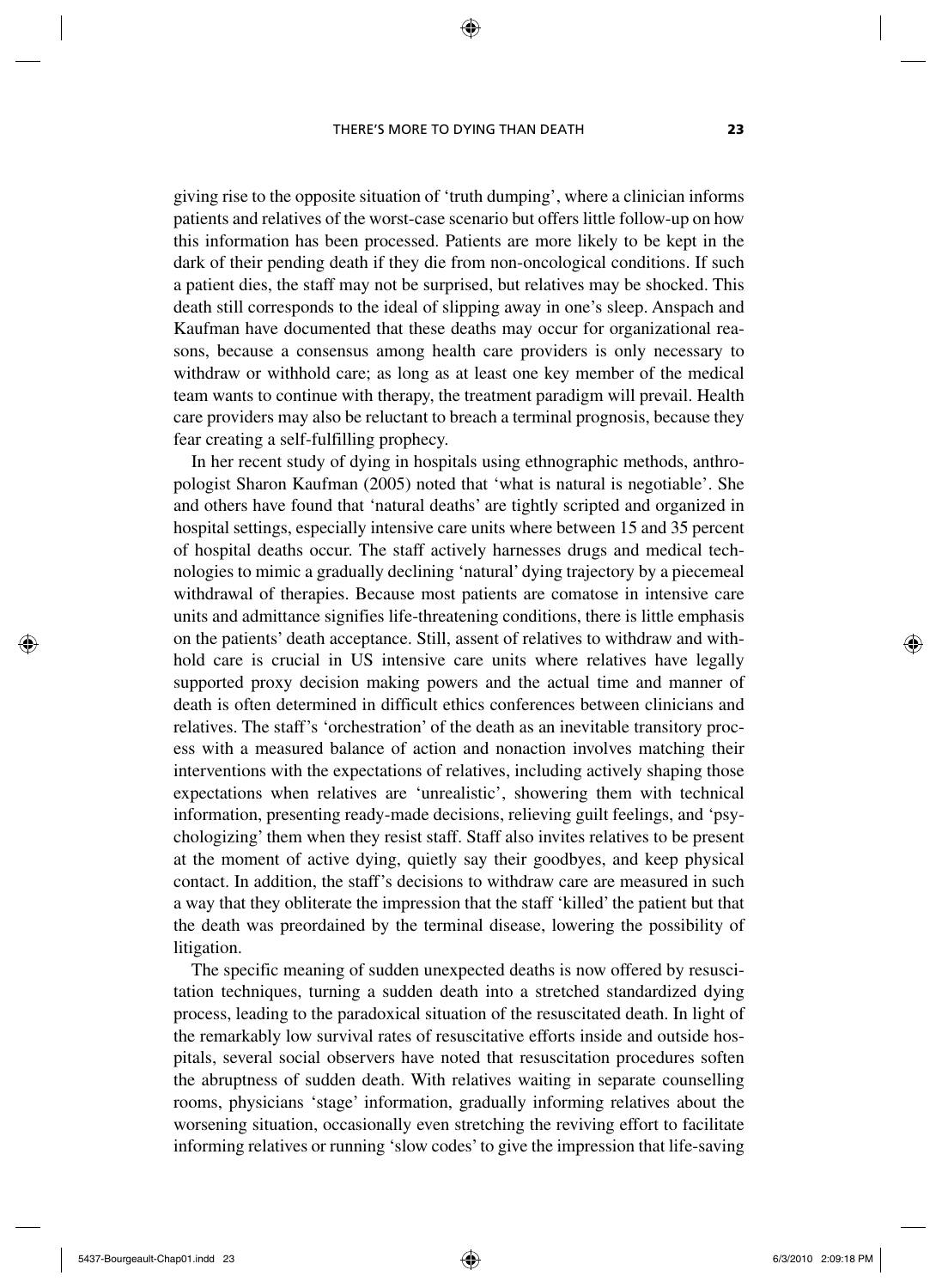♠

efforts took place even if the staff did not believe in them. In some hospitals, relatives are invited to attend the tail end of the reviving effort and say their goodbyes. The emphasis on restoring ventilation and circulation during resuscitative efforts frames the sudden death as a cardiac failure, offering a readymade 'cause' of death. Because resuscitative efforts ultimately aim to save lives, the ideal of the resuscitated death reassures relatives and clinicians that the death was painless, unpreventable, and quick with everything medically possible done. Research also shows that advance directives are not always able to stop the resuscitative momentum, particularly when clinicians see an opportunity for successful treatment. Relatives seem to have residual impact when care providers have determined that too much uncertainty prevents a clear medical course of action.

The hospice and palliative care movement reacted to the alienating image of technology mediated hospital deaths. Critics of modern dying remained divided whether the site of dying, the technologies surrounding death, or a combination of both were the fundamental cause of dehumanization. Hospice care and palliative care advocates did not necessarily renounce institutional settings or technologies, but they aimed to develop a care setting focused on holistic terminal care, including the spiritual, religious and social needs of the dying. Many social observers have noted that during the past decades hospice has lost its alternative, holistic edge with institutionalization while hospice workers have 'routinized' the good death into 'a socially approved form of dying and death with powerfully prescribed and normalized behaviors and choices'. Hospice care has been institutionalized around the highly specific 'ideology' of the 'good' death. The good death involves aggressive symptom management, and attention to the religious, social, psychological needs of the dying and their loved ones to achieve the normative goal of accepting impending death. As such, the good death constitutes a historical continuation of the *Ars Moriendi* that links the devastation of the Black Death in the Middle Ages to the mass casualties of the Civil War period into the present.

As with the ideal of the natural death, staffs negotiate the 'good' death through active management of both the physical condition of the patient and the actions and expectations of the dying and their relatives. Hospice workers aggressively treat thirst, bed sores, constipation, and pain – even if the pain management with morphine might depress breathing (the 'double effect') – in order to keep the dying patient comfortable, but draw the line at curative interventions, including prescribing antibiotics for infections. While some critics have charged that pain management has overshadowed the psychodynamic and religious acceptance of death, relatives and the dying patient still have to 'assent' to the ideology of hospice care aimed at a particular kind of good death. Thus, for example, while hospice workers might take pride in facilitating the smoking habit of a dying patient, relatives are instructed not to call an ambulance in a crisis and possibly negating the cost savings of hospice care. Even the sequence of saying goodbyes is optimized in hospice care. When the stage of active dying or 'death watch' occurs, the hospice worker takes the relatives in to say their goodbyes, and leaves

5437-Bourgeault-Chap01.indd 24 6/3/2010 2:09:18 PM (♦) and 5437-Bourgeault-Chap01.indd 6/4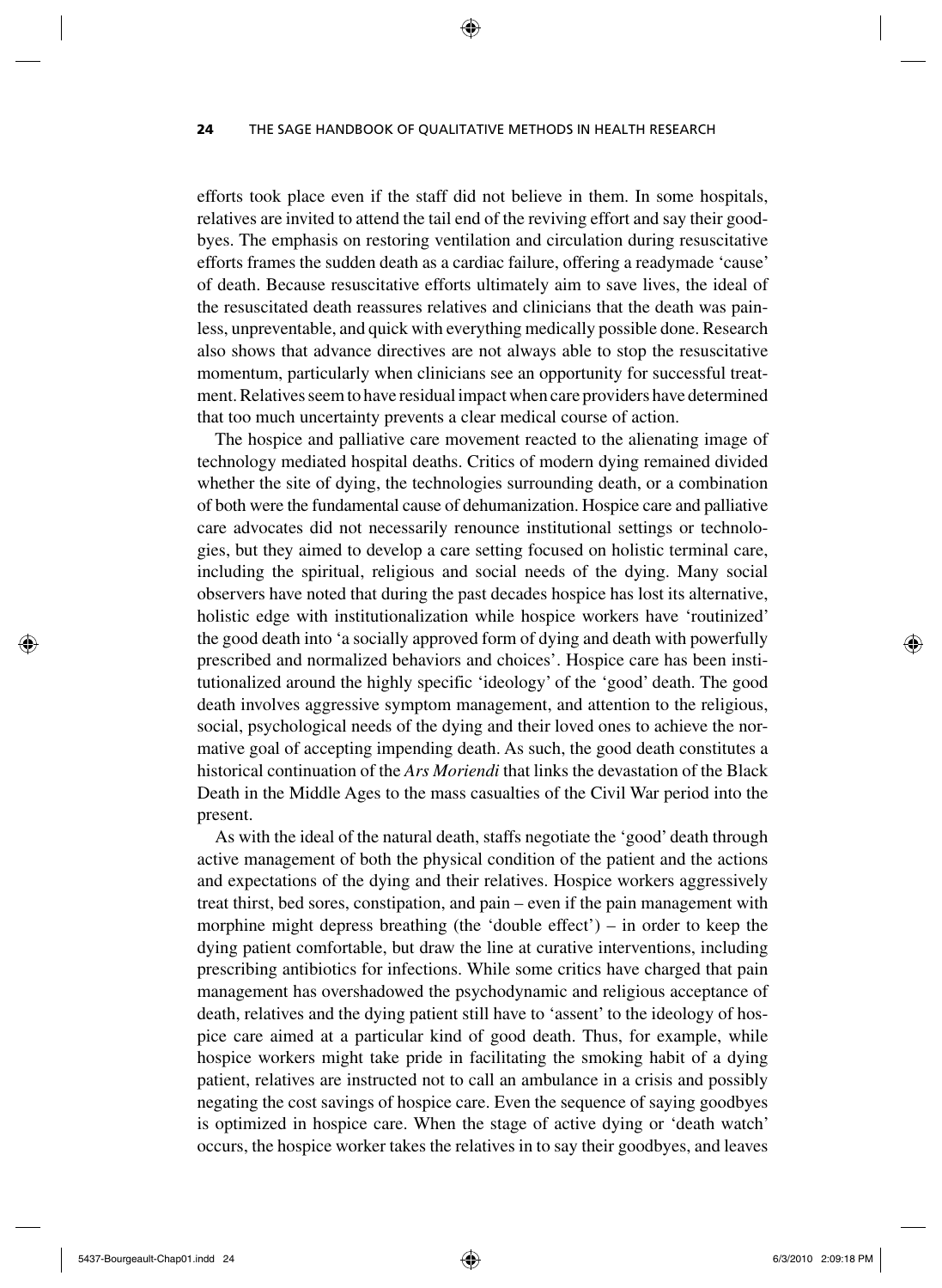the dying person with a close 'confidant'. With such tight management of expectations and dying trajectories, patients might request to die but hospice care workers, largely for religious reasons, oppose hastening death. Instead, hospice workers offer comfort care as the alternative to assisted suicide. Yet some patients might not respond to such care.

Contemporary institutional death management involves attending to the physiological aspects of dying with medical technologies in order to preserve life, to allow dying to occur uninterruptedly, or to hasten death but without being held accountable for the actual death. Most qualitative research has reiterated how medical personnel do not simply take their clues from relatives but manage the expectations of relatives and patients in an attempt to align them with a medically acceptable notion of dying, even if this involves not informing relatives to avoid giving up 'hope'. Dying ideals depend on the anticipation of the death, the length of dying, the disease process, available resources, and to a limited extent on the activism of relatives. The contemporary normative ideals fuelling the actions of medical experts are aimed at rendering dying meaningful for an intimate social network of relatives and care providers without disturbing institutional routines.

Social and health scientists have detailed how the staff often fails to obtain an ideal death. Among the barriers are staff-related factors such as opposing opinions among clinicians, diagnostic and prognostic uncertainty and ambivalence, staff shortages, staff apathy, diverse staff cultures, and medical errors. Other barriers include patients refusing to die, wanting to die, or dying too quickly, relatives abandoning the dying or refusing to let go, and divided families or relatives intending to speed up dying. Finally, researchers noted budget cuts, failing technologies, apparently divine interventions, lack of resources, and other unforeseen contingencies. The deaths that clearly deviate from the ideals might provoke anger, embarrassment, expense, suspicions of medical error and iatrogenics, and possible litigation if the relatives feel wronged. If relatives disengage, the staff might get away with an approximation of acceptable deaths.

# EXPLAINING DEATH AND IMMORTALITY

Besides institutionalized dying, the other emphasis in modern societies is the push to explain death in order to avoid premature death and extend the lifecourse. Here, among the domains of action of interest to qualitative social and health scientists are deducing causes of death through autopsies, organ and tissue transplantation, and, outside the strict medical field, immortality in cell line development.

The number of autopsies, once the hard-fought hallmark of scientific medicine for centuries, has been steadily waning. Autopsies used to be the defining socialization moment in medical education, but they have been gradually replaced by virtual autopsies and other computer-aided teaching tools. In hospitals, autopsies used to be the final arbiter of clinical acumen but asking for the 'post' has declined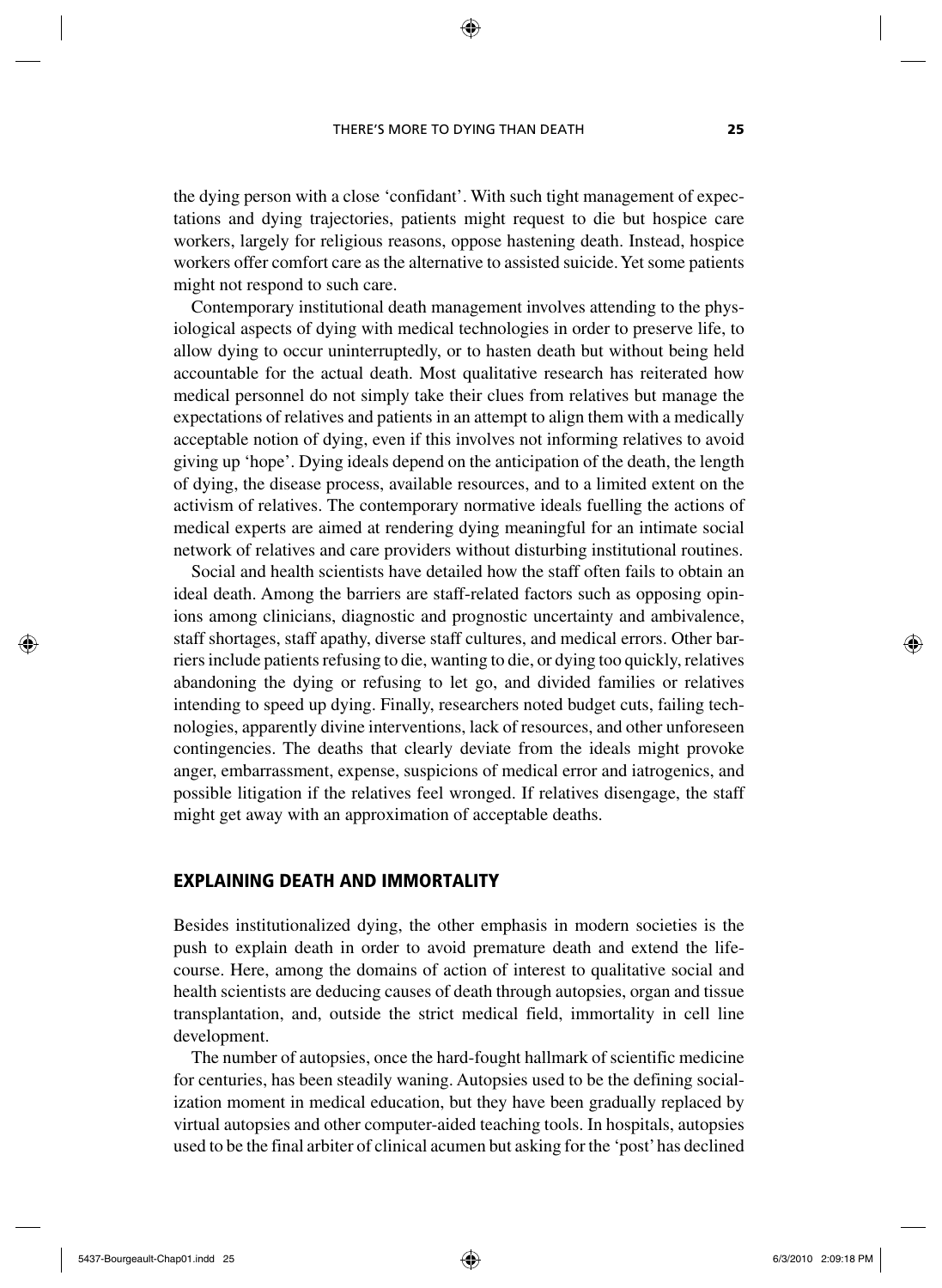♠

due to the surge of imaging technologies, reluctance of relatives to assent to autopsies, cost consciousness due to the rise of managed care, fear of litigation if therapeutic mistakes are discovered, new instruments of quality control, changes in the medical curriculum, and shifts in the discipline of pathology. The death knell came in 1971 when the Joint Commission on the Accreditation of Hospitals eliminated autopsy requirement for hospital accreditation. An autopsy rate of 41 percent in 1961 had declined from 5 percent to 10 percent by the mid-1990s. The main place where the autopsy thrives is in forensic medicine where pathologists conduct a postmortem investigation to identify the deceased and determine the cause and manner of death, including homicide and suicide.

Social and health scientists have been suspicious of forensic death investigators' determination of suicide arguing that official suicide statistics tell us more about the way officials construct official statistics than about the phenomenon of suicide. Alternatively, epidemiologists have tried to determine whether official statistics undercount the official suicide rate, agreeing that while underreporting may occur, these statistics are sufficiently approximate for social analysis. Yet, how do forensic investigators relying on autopsies decide that a suicide took place when confronted with a dead body? This issue is complicated by the fact that Western society's understanding of suicide depends on the intent of the deceased to take his or her own life and verbalization of intent disappears at the moment of death. Viewing this occupational dilemma, I conducted an ethnographic study of death classification in a medical examiners' office observing forensic pathologists at work. I concluded that deaths are classified as suicide when they form a tight fit with forensic investigative criteria. Evidence of a suicide only qualifies as such because medical examiners have the legal mandate and the medical skills to retrieve and interpret it. Medical examiners exchange information within an organizational network of key allies in law enforcement to exclude other causes of death and bolster their determinations. Medical examiners have few incentives to boost suicide rates: a suicide is never a default option but needs to be positively proven according to professionally relevant criteria. Trauma to the body inconsistent with suicide or potential lethal, natural disease will be taken seriously as alternative explanations. As a group, medical examiners tend to privilege similar sets of information and investigative procedures, but because of the tremendous variation in organizational networks and occupational resources, variation in death classification is inevitable. The question of suicide underreporting is thus impossible to settle: different professional groups working in a different sociopolitical and organizational environment may draw the boundaries of suicide differently. As long as an external postmortem suicide standard is lacking, the problem of variation between and within geographic jurisdictions will likely continue.

Organ transplantation has traditionally been associated with the redefinition of death. As Giacomini (1997) and Lock (1995) have shown using historical documentary analysis, the notion of brain death – in which a patient's brain has ceased to function but heartbeat and respiration continue with the support of medical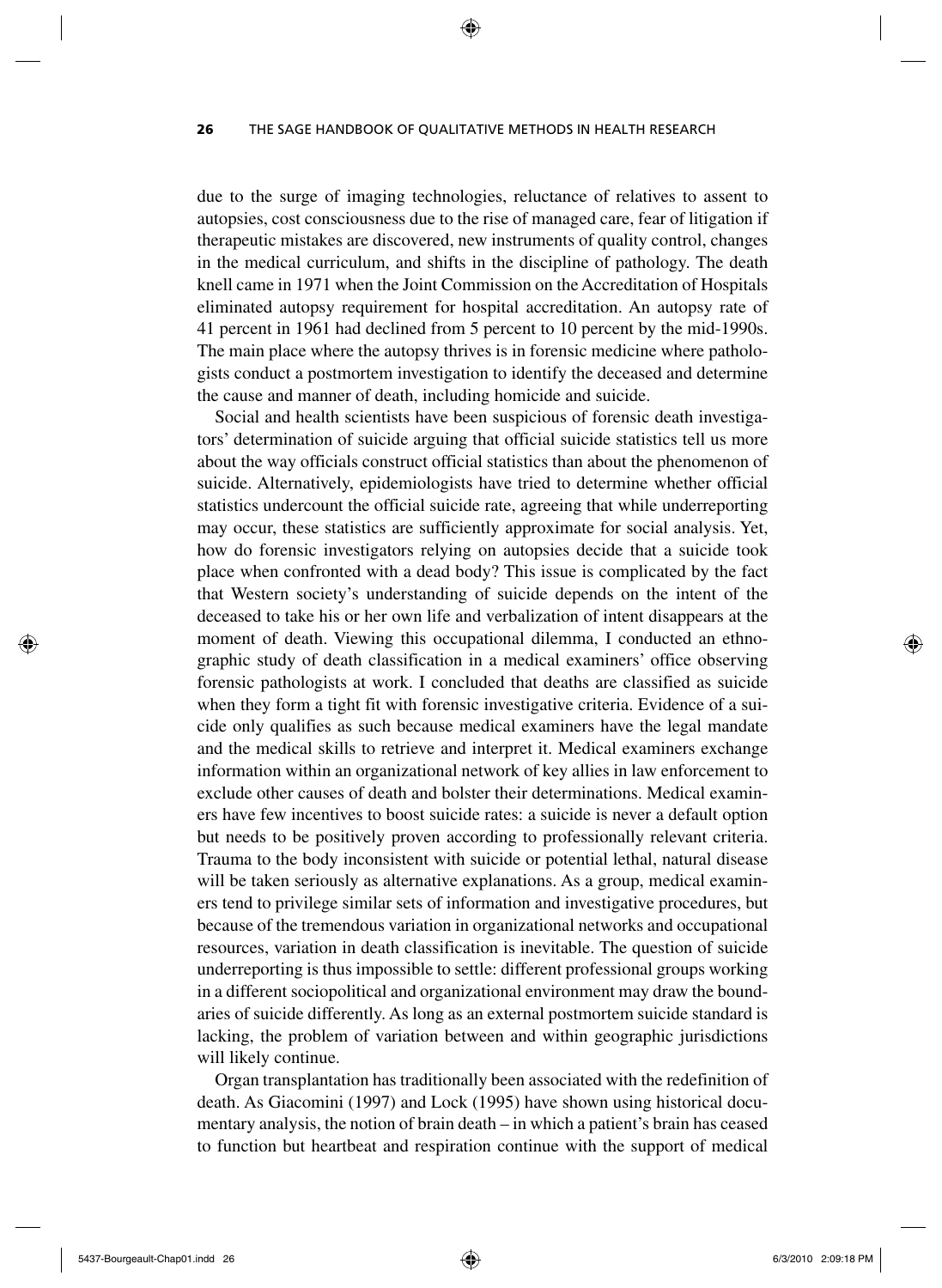technologies – was introduced to allow organ and tissue transplantation to take place after the development of the ventilator. This conceptual–technological development allowed people previously considered alive to be declared dead. Cross-cultural ethnographic research shows that the implementation of brain death varies. At one end of the continuum, brain death has been routinely accepted in North America where altruistic organ donation dovetails on long-standing traditions of charity. Still, even in North America among both medical specialists and the general public, doubts remain about how dead brain death really is. At the other end of the acceptance continuum is Japan where Lock (1995) relied on ethnographic methods to document a protracted public debate over brain death and where the practice is considered a bioethical issue of major contention. Concern persists in Japan about the vulnerability of organ donors. Even after the practice of brain death received legal status in 1997, a person can only be declared brain dead when they have provided written consent to organ donation and a close relative has co-signed an advance directive. The reluctance to embrace brain death results from scandals in heart transplantation, mistrust of medical specialties, greater focus on family consensus, well-established norms of reciprocal gift-giving, and religious objections. Other countries, such as Mexico, may lack the infrastructure of technologies, personnel, and other resources on which the definition of brain death depends.

Over the last decades, various developments of 'anti-aging' medicine, stem cells, cloning, and genetic technologies have forcefully brought the chimera of immortality back to the forefront. Similar to the once culturally cutting edge transplantation technologies, these new biomedical technologies promise a continued physical presence via biological tissues and genetic materials. Much of this remains still hyperbolic and actual instances of animal and people 'immortality' remain iconographic (e.g., Dolly, the cloned sheep). Still, under the public radar screen in hundreds of laboratories, immortality of the tissue kind may already been achieved. Hannah Landecker (2007) notes that the first widely used human cell line, HeLa, has been present in laboratories since 1951. A researcher took the cells during a biopsy from Henrietta Lacks, a young African American woman, who sought help for intermenstrual bleeding but died eight months after the biopsy with a malignant cervical tumour. Her cells, however, continued growing and dividing, unperturbed by their artificial environment outside the body in laboratories. Research scientists designated the cells as 'immortal'. By reviewing the historical representations of the cells and their body of origin, Landecker shows how the 'human interest' story reflects ambivalence to cell biology as harbinger of immortality.

# **CONCLUSION**

With never-ending existential dilemmas and an unabated sense that modern death falls short of ideals, the way we die remains a rewarding research topic for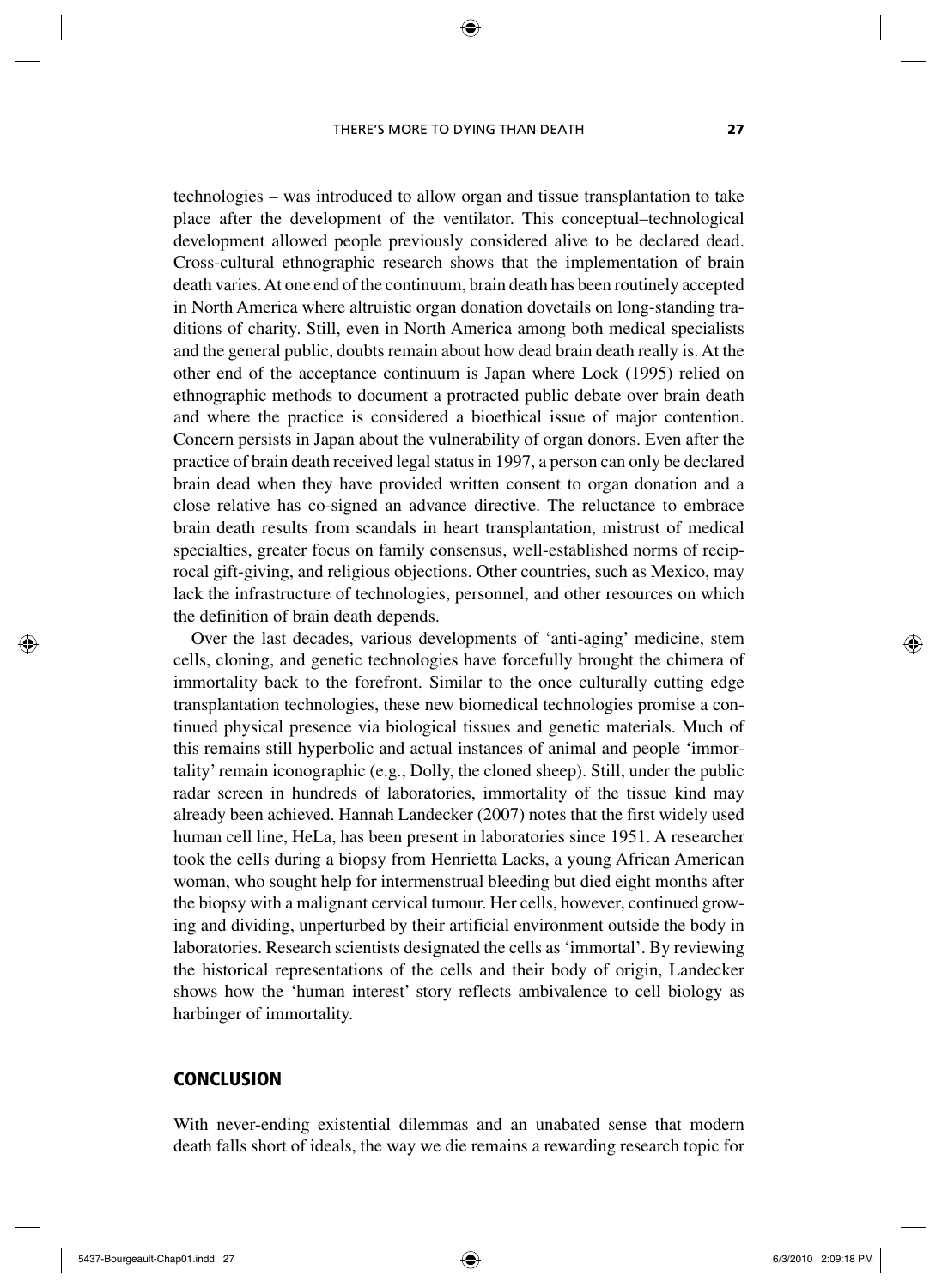qualitative health researchers. An interpretive orientation that reveals how organizational, technological, and broader sociopolitical factors influence dying in various institutionalized settings from either a patient's or a care provider's setting remains a topic that plays to the strengths of qualitative researchers. There is always room for a study of how artificial ventilators or feeding tubes not only save lives but also tend to continuously generate bioethical dilemmas. Research, following the footsteps of Anspach (1993) or Chambliss (1996), will be able to show that the recurrent bioethical quandaries are to some extent dependent on organizational arrangements and only scratch the surface of problematized issues. Bioethical dilemmas are not inherent to feeding tubes or ventilators but these technologies as part of institutionalized hospital practices generate fodder for bioethicists, especially when aging patients with dementia receive feeding tubes.

The strong existential dimension of contemporary dying is both an opportunity for built in drama but it is also somewhat of a limitation in the sense that a study about dying has difficulty being about anything but death. Is it possible to conduct a study of death and dying that addresses the broader political context? Eric Klinenberg's study of the 1995 Chicago heat wave, in spite of welldocumented shortcomings, may have achieved such a cross-over. In essence, Klinenberg aims to explain mortality in an urban environment, but he does not produce a study of death: the heat wave victims become a rallying point to examine the workings of city government's crisis management, the role of the media in holding politicians accountable and reporting decisions, the colliding agendas of various neighbourhood stakeholders, and the crumbling of a social welfare infrastructure. Studies about lethal natural disasters caused by tsunamis, earthquakes, or volcano eruptions or research on terrorism, homicide, suicide, or even HIV-AIDS are rarely shelved with the death and dying literature but provide interesting entrance points for a more political and broad sociological perspective of contemporary dying.

Similarly, we can imagine studies in hospices that besides the well-trodden theme of how these settings live up to their promises to humanize the dying experience, address broader political, economical, and sociological themes. Hospice and palliative care, for example, lends itself to approaches sensitive to a professional perspective that examines turf wars as well as the struggle for legitimacy within medical hierarchies and between medicine and the broader general public. The critical observations of hospice's normalization of the good death can then be viewed as a professional challenge for hospice workers.

Another theme that has received less attention in the study of death and dying is the role of money and finances and governmental regulations. Reading the social scientific literature on death and dying, one easily receives the impression that financial resources are nothing but necessary evils that may be mentioned in passing but rarely are explored for how they circumscribe the possibilities of death and dying. This contrasts strongly with the broader writing on the health care field where finances are deeply implicated in access problems, therapeutic choices, and practice variation. In addition, researchers have documented how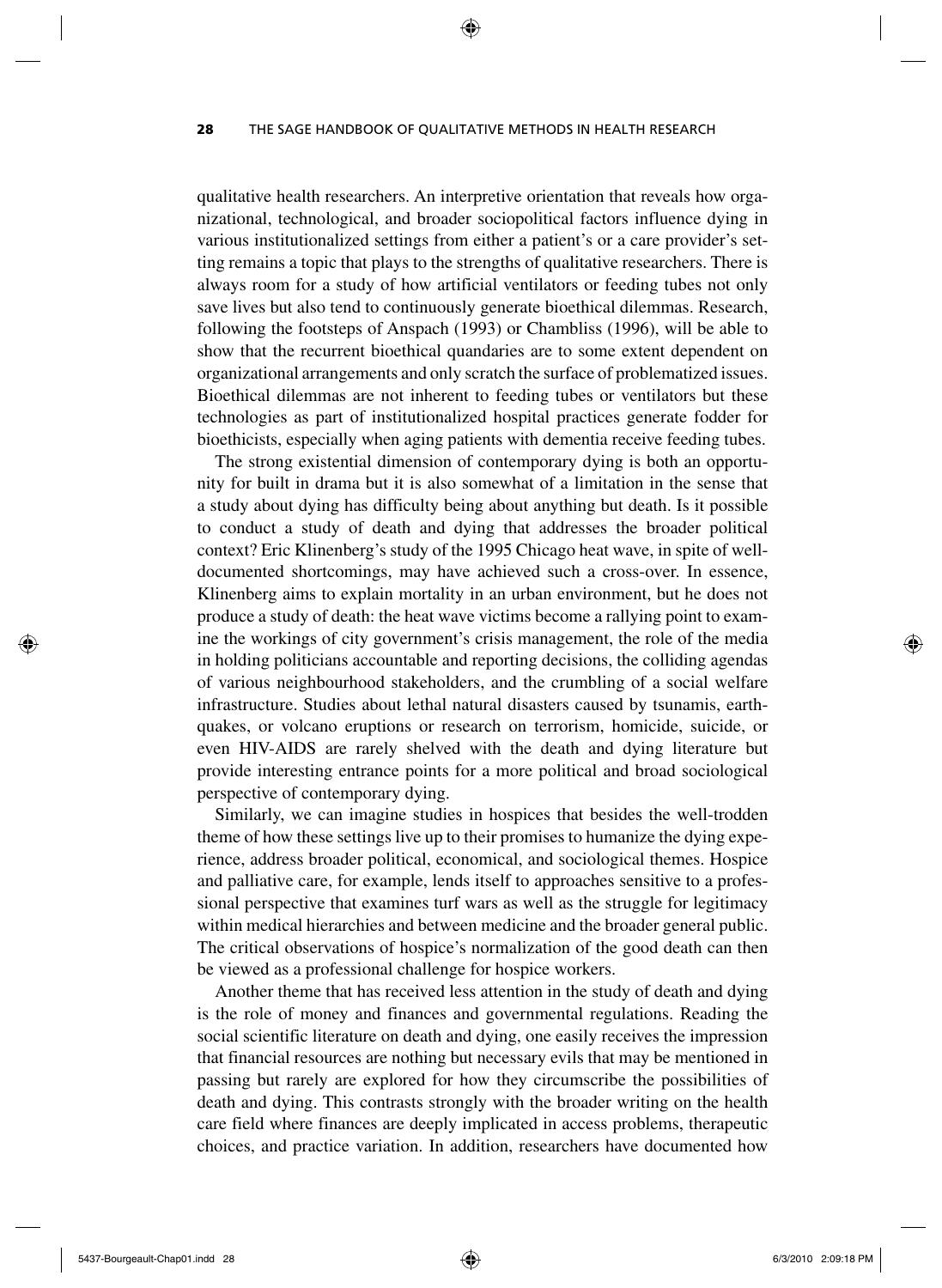#### THERE'S MORE TO DYING THAN DEATH **29**

♠

finances soar at the end of life, even for the indigent. Yet, social scientists have paid little attention to how, for example, Medicare payment schedules and regulations affect the kinds of care provided at the end of life.

Death and dying in developing countries tends to emphasize reduction of excess mortality rather than the dying experience. Still, there are some notable exceptions. For example, Nancy Scheper-Hughes' (1992) provocative study of infant mortality in Brazil questions taken-for-granted assumptions about mother–child attachment and brings the differential values of human lives at death into perspective. Others have examined cross-cultural differences in terminal illness and death. Here, again, opportunities abound to explore both the dying experience and its political economy.

Finally, the time may be ripe for a comprehensive study of death and dying in the twenty-first century that examines not only where and how people die but also how death avoidance and the aspiration of immortality motivates and organizes other areas of life. Such a study should cover the institutionalized locales where the majority of people die as well as the culturally salient deaths such as homicides and war fatalities. Throughout the literature of death and dying runs a major theme of *ars moriendi*. With the medicalization of death and dying, this good way of dying has been challenged. Yet, the institutionalization of death and dying has been going on for more than a century in Western countries and we may want to examine how changes in technologies, medical practices, and organizations keep affecting how people die now.

# NOTES

1 Brown atlas of dying, http://www.chcr.brown.edu/dying/usastatistics.htm, accessed January 3, 2008.

2 I also distinguished 'dignified death' as interpreted by the assisted dying movement but because little qualitative research has been done on these deaths, I will skip this here. See Timmermans (2005) for more information.

### **REFERENCES**

Anspach, Renee (1993) *Deciding Who Lives: Fateful Choices in the Intensive Care Nursery*. Berkeley, CA: University of California Press.

Aries, Philippe (1977) *The Hour of Our Death*. London: Allen Lane.

Armstrong, David (1986) 'The invention of infant mortality', *Sociology of Health and Illness*, 8(3): 211–32.

Atkinson, Maxwell, J. (1978) *Discovering Suicide: Studies in the Social Organization of Sudden Death*. London and Bastingstoke: The Macmillan Press Ltd.

Baszanger, Isabelle (2000) 'Entre traitement de la dernière chance et palliatif pur: les frontières invisibles des innovations thérapeutiques', *Sciences Sociales et Santé*, 18(2): 67–94.

Bauman, Zygmunt (1992) *Mortality, Immortality and Other Life Strategies*. Palo Alto, CA: Stanford University Press.

Beck, Ulrich (1992) *Risk Society: Towards a New Modernity*. London, Newbury Park, CA: Sage.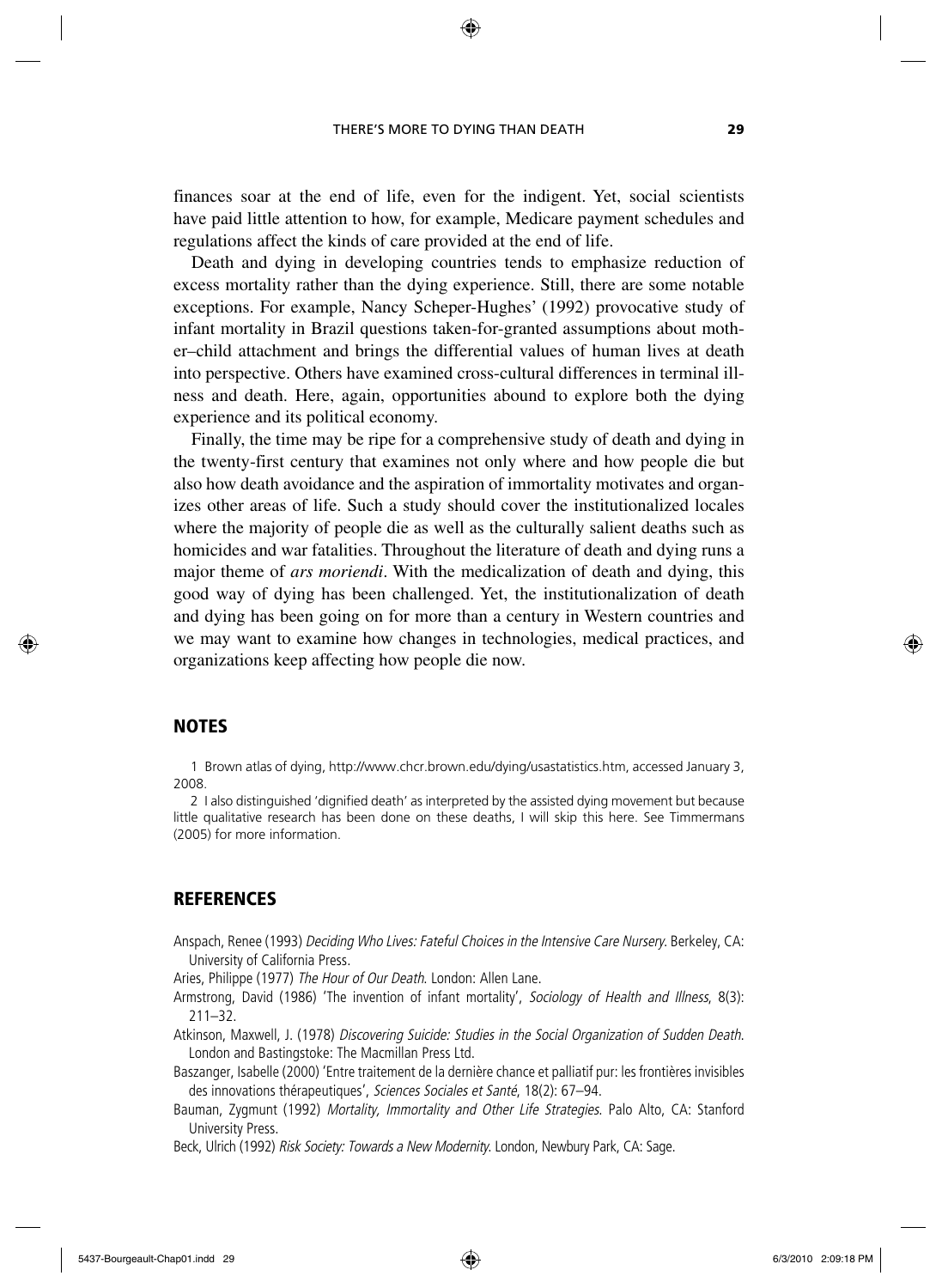♠

- Bennett, Elizabeth, S. (1999) 'Soft Truth: Ethics and Cancer in Northeast Thailand', *Anthropology and Medicine*, 6(3): 395–404.
- Bosk, Charles (1979) *Forgive and Remember: Managing Medical Failure*. Chicago: University of Chicago Press.
- Bowker, Geoffrey and S. Leigh Star (1999) *Sorting Things Out*. Cambridge: MIT Press.
- Bradshaw, Ann (1996) 'The Spiritual Dimension of Hospice: The Secularization of an Ideal', *Social Science and Medicine*, 43(3): 409–19.
- Bryant, Antony and Charmaz Kathy (2007) *The Sage Handbook of Grounded Theory*. London: Sage Publications Ltd.
- Chambliss, Daniel, F. (1996) *Beyond Caring: Hospitals, Nurses, and the Social Organization of Ethics*. Chicago: University of Chicago Press.
- Charmaz, Kathy (2006) *Constructing Grounded Theory: A Practical Guide through Qualitative Analysis*. Thousand Oaks: Sage.
- Christakis, Nicholas, A. (1999) *Death Foretold: Prophecy and Prognosis in Medical Care*. Chicago: University of Chicago Press.
- Clarke, Adele (2005) *Situational Analysis: Grounded Theory after the Postmodern Turn*. Thousand Oaks: Sage.
- Crowley-Matoka, Megan and Margaret M. Lock (2006) 'Organ Transplantation in a Globalised World', *Mortality,* 11(2): 166–81.
- De Beauvoir, Simone (1965) *A Very Easy Death*. New York: Pantheon Books.
- Douglas, Jack (1967) *The Social Meanings of Suicide*. Princeton, NJ: Princeton University Press.
- Durkheim, Emile (1979[1897]) *Suicide: A Study in Sociology*. Translated by George and John A. Spaulding Simpson. New York: Free Press.
- Elias, Norbert (1985) *The Loneliness of the Dying*. Oxford: Basil Blackwell Inc.
- Exley, Catherine (2004) 'Review Article: The Sociology of Dying, Death and Bereavement', *Sociology of Health and Illness*, 26(1): 110–22.
- Fadiman, Anne (1997) *The Spirit Catches You and You Fall Down*. New York: The Noonday Press.
- Faunce, W.A. and R.L. Fulton (1958) 'The Sociology of Death: A Neglected Area of Research?', *Social Forces*, 36: 205–09.
- Faust, Drew Gilpin (2008) *This Republic of Suffering: Death and the American Civil War*. New York: Knopf.
- Feifel, Herman (1959) *The Meaning of Death*. New York: McGraw-Hill.
- Field, David, David Clark, J. Corner, and Davis C. (eds) (2001) *Researching Palliative Care*. Buckingham, UK: Open University Press.
- Field, David and Nicky James (1993) 'Where and How People Die'. In *The Future for Palliative Care: Issues of Policy and Practice*, edited by David Clark, 6–29. Buckingham, UK: Open University Press.
- Field, J. Marilyn and Christine K. Cassel (eds) (1997) *Approaching Death: Improving Care at the End of Life*. Washington, DC: National Academy Press.
- Finkler, Kaja (2005) 'Family, Kinship, Memory and Temporality in the Age of New Genetics', *Social Science and Medicine*, 61: 1059–71.
- Franklin, Sarah (2007) *Dolly Mixtures: The Remaking of Genealogy*. Durham, NC: Duke University **Press**
- Freud, Sigmund (1918) *Reflections on War and Death*. New York: Moffat, Yard.
- Giacomini, Mita (1997) 'A Change of Heart and a Change of Mind? Technology and the Redefinition of Death in 1968', *Social Science and Medicine*, 44(10): 1465–82.
- Glaser, Barney G. and Anselm L. Strauss (1965) *Awareness of Dying*. Chicago: Aldine Publishing Company.
- —— (1967) *The Discovery of Grounded Theory*. New York: Aldine Publishing Company.
- —— (1968) *Time for Dying*. Chicago: Aldine Publishing Company.
- Glasner, Peter (2005) 'Banking on Immortality? Exploring the Stem Cell Supply Chain from Embryo to Therapeutic Application', *Current Sociology*, 53(2): 355–66.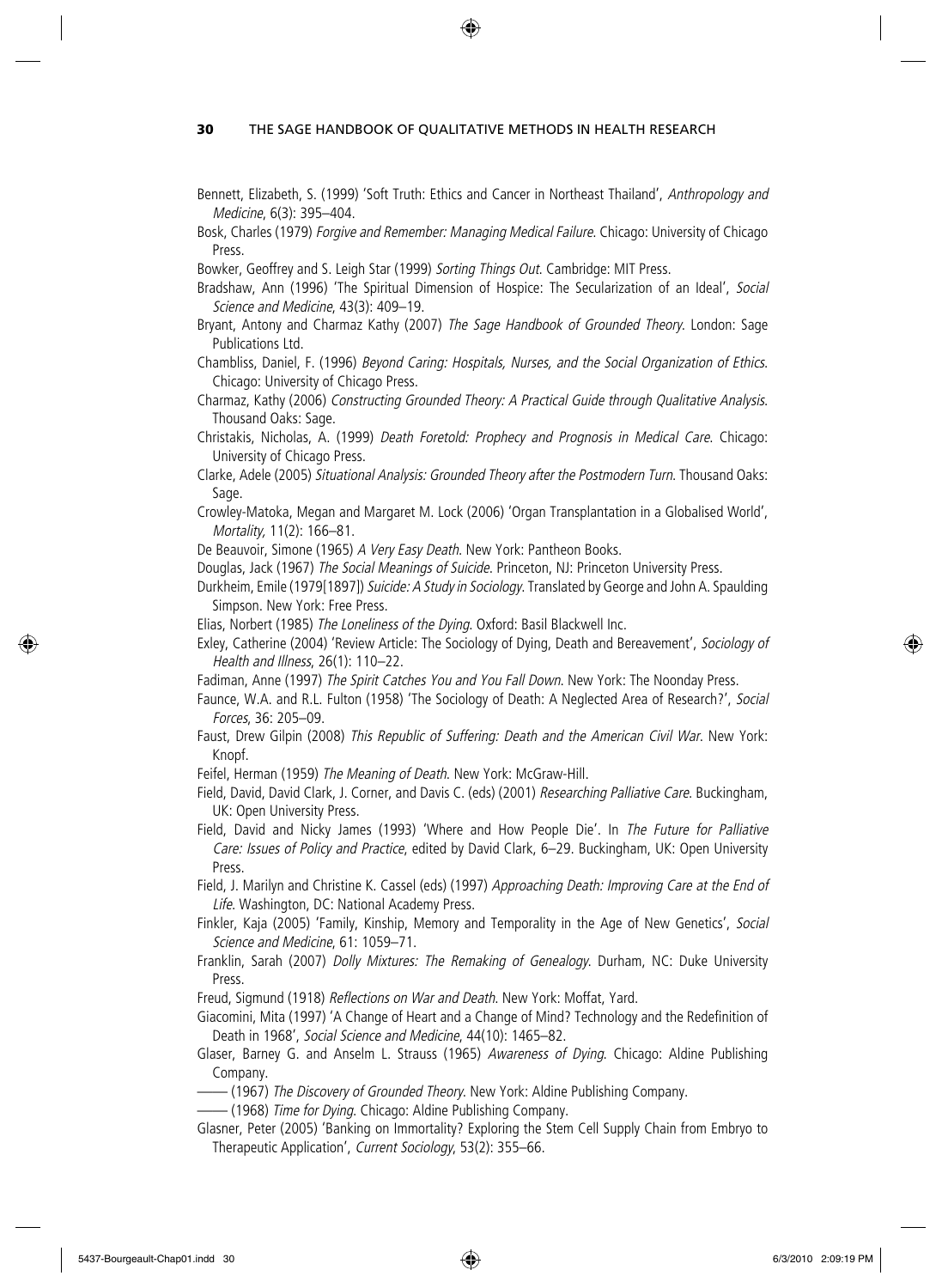- Gordon, Deborah R. (1990) 'Embodying Illness, Embodying Cancer', *Culture, Medicine, and Psychiatry*, 14: 275–97.
- Gorer, Geoffrey (1965) *Death, Grief, and Mourning*. Garden City, NY: Doubleday.
- Hafferty, Frederic (1991) *Into the Valley: Death and the Socialization of Medical Students*. New Haven, CT: Yale University Press.
- Hamilton, M. and Reid, H. (1990) *A Hospice Handbook: A New Way to Care for the Dying*. Grand Rapids, MI: William B. Eerdmans.
- Hart, Bethne, Peter Sainsbury, and Stephanie Short (1998) 'Whose Dying? A Sociological Critique of the "Good Death"', *Mortality,* 3(1): 65–77.
- Harvey, Janet (1997) 'The Technological Regulation of Death: With Reference to the Technological Regulation of Birth', *Sociology*, 31(4): 719.
- Hasson, Jack and Herbert Schneiderman (1995) 'Autopsy Training Programs to Right a Wrong', *Archives of Pathology and Laboratory Medicine*, 119: 289–91.

Heidegger, Martin (1996[1927]) *Being and Time*. Translated by Joan Stambaugh. Albany, NY: SUNY Press.

- Heimer, Carol A. and Lisa R. Staffen (1998) *For the Sake of the Children: The Social Organization of Responsibility in the Hospital and the Home*. Chicago: University of Chicago Press.
- Illich, Ivan (1974) 'The Political Uses of Natural Death'. In *Death inside Out*, edited by Peter Steinfels and Robert M. Veatch, 25–43. New York: Harper and Row.
- Inwood, M.J. (1989) *Hegel: Selections*. Edited by Paul Edwards, *The Great Philosophers*. New York: Macmillan Publishing Company.
- Jung, Carl (1959) 'The Soul and Death'. In *The Meaning of Death*, edited by Herman Feifel, 3–16. New York: McGraw-Hill.
- Kaufman, Sharon, R. (2002) 'Life Support: Locating Person and Soul', Paper presented at the AAA Annual Conference, New Orleans.
- —— (2005) *And a Time to Die: How American Hospitals Shape the End of Life*. New York: Scribner.
- Kellehaer, A. (1990) *Dying of Cancer: The Final Year of Life*. Melbourne: Harwood Academic Press.
- Kelner, Merrijoy J. and Ivy L. Bourgeault (1993) 'Patient Control over Dying: Responses of Health Care Professionals', *Social Science and Medicine,* 36(6): 757–65.
- Klinenberg, Eric (2002) *Heat Wave: A Social Autopsy of Disaster in Chicago*. Chicago: University of Chicago Press.
- Kubler-Ross, Elizabeth (1969) *On Death and Dying*. New York: Macmillan Press.
- Landecker, Hannay (2007) *Culturing Life: How Cells Became Technologies*. Cambridge, UK: Harvard University Press.
- Lawton, Julia (1998) 'Contemporary Hospice Care: The Sequestration of the Unbounded Body and "Dirty Dying"', *Sociology of Health and Illness*, 20(2): 121–43.
- Leich, Jennifer (2000) 'Preventing Hospitalization: Home Hospice Nurses, Caregivers, and Shifting Notions of a Good Death', *Research in the Sociology of Health Care,* 18: 207–28.
- Lock, Margaret (1995) 'Contesting the Natural in Japan: Moral Dilemmas and Technologies of Dying', *Culture, Medicine, and Psychiatry,* 19(1): 1–38.
- —— (2000) 'On Dying Twice: Culture, Technology, and the Determination of Death'. In *Living and Working with the New Medical Technologies*, edited by Margaret Lock, Alan Young, and Alberto Cambrosio, 233–63. Cambridge, UK: Cambridge University Press.
- —— (2002) *Twice Dead: Organ Transplants and the Reinvention of Death*. Berkeley and Los Angeles, CA: University of California Press.
- Logue, Barbara, J. (1994) 'When Hospice Fails: The Limits of Palliative Care', *Omega,* 29(4): 291–301.
- Marcuse, Herbert (1959) 'The Ideology of Death', In *The Meaning of Death*, edited by Herman Feifel, 64–78. New York: McGraw-Hill Book Company.
- Maynard, Douglas W. (2003) *Bad News, Good News: Conversational Order in Everyday Talk and Clinical Settings*. Chicago: University of Chicago Press.
- McNamara, Beverley, Charles Waddell, and Margaret Colvin (1994) 'The Institutionalization of the Good Death', *Social Science and Medicine*, 39(11): 1501–08.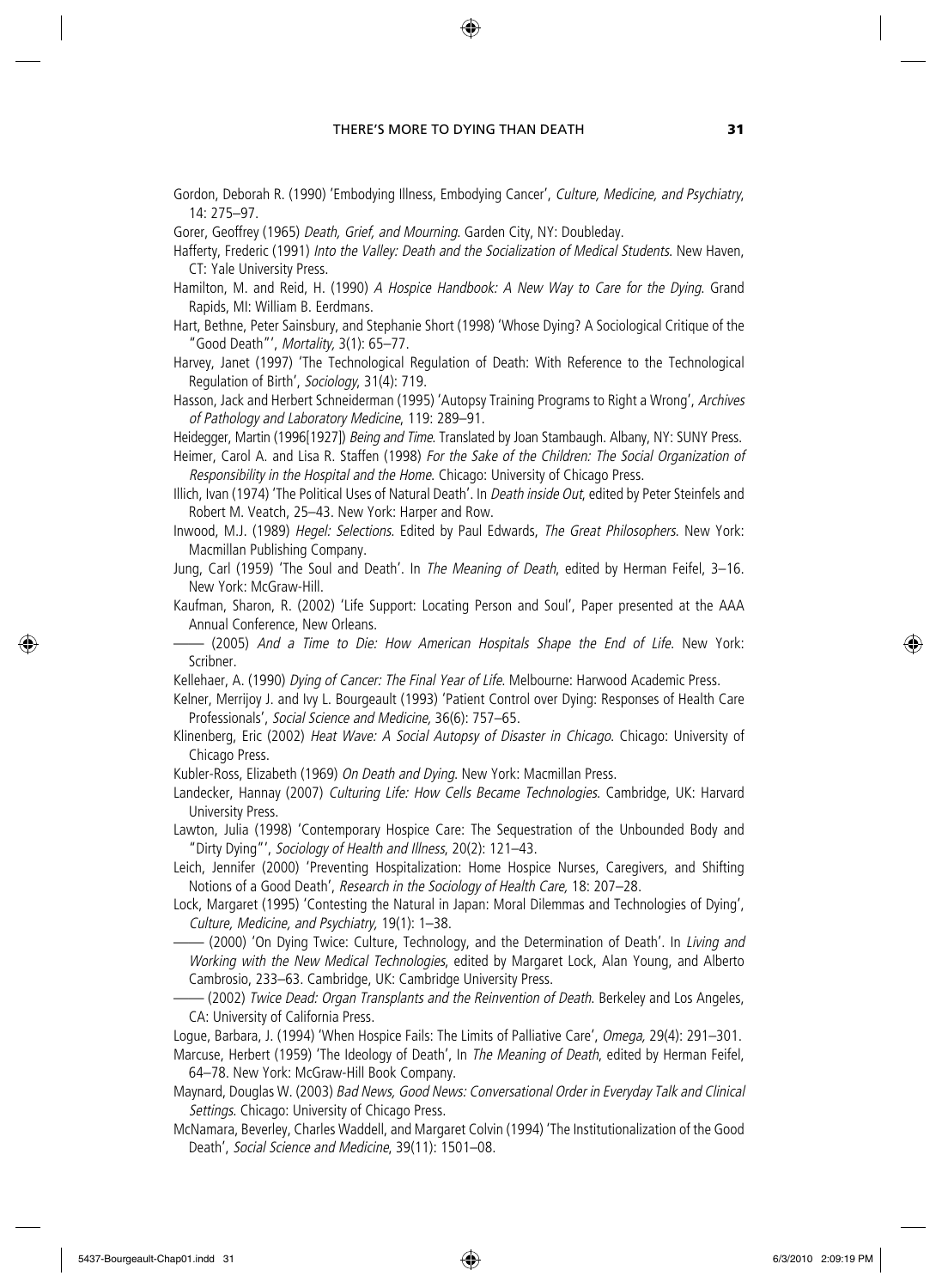♠

- Mesler, Mark A. and Pameal, J. Miller (2000) 'Hospice and Assisted Suicide: The Structure and Process of an Inherent Dilemma', *Death Studies*, 24: 135–55.
- Muller, Jessica (1982) 'Shades of Blue: The Negotiation of Limited Codes by Medical Residents', *Social Science and Medicine,* 1992(34): 8.
- Munley, A. (1983) *The Hospice Alternative: A New Context for Death and Dying*. New York: Basic Books.
- Mykytyn, Courtney Everts (2006) 'Anti-Aging Medicine: A Patient/Practitioner Movement to Redefine Aging', *Social Science and Medicine,* 62: 643–55.
- Parker-Oliver, Debra (1999–2000) 'The Social Construction of The "Dying Role" and the Hospice Drama', *Omega,* 40(4): 493–512.
- Pescosolido, Bernice A. and Robert Mendelsohn (1986) 'Social Causation or Social Construction of Suicide? An Investigation into the Social Organization of Official Rates', *American Sociological Review*, 51: 80–101.

Phillips, David P. and Todd E. Ruth (1993) 'Adequacy of Official Suicide Statistics for Scientific Research and Public Policy', *Suicide and Life-Threatening Behavior,* 23(4): 307–19.

- Prentice, Rachel (2005) 'The Anatomy of a Surgical Stimulation: The Mutual Articulation of Bodies in and Through the Machine', *Social Studies of Science,* 35(6): 837–66.
- Rier, David (2000) 'The Missing Voice of the Critically Ill: A Medical Sociologist's Fist-Person Account', *Sociology of Health and Illness*, 22(1): 68–93.
- Rose, Nicolas (1989) *Governing the Soul*. London: Free Association Books.
- Rosenthal, G.E., Kaboli, P.J., Barnett, M.J. and Sirio C.A. (2002) 'Age and the Risk of in-Hospital Death: Insights from a Multihospital Study of Intensive Care Patients', *Journal of the American Geriatrics Society*, 50(7): 1205–12.
- Sartre, Jean-Paul (1966) *Being and Nothingness: A Phenomenological Essay on Ontology*. New York: Pocket Books.
- Saunders, Cicely (1978) (ed.) *The Management of Terminal Disease*. London: Arnold.
- Scheper-Hughes, Nancy (1992) *Death Without Weeping*. Berkeley, CA: University of California Press.
- Scitovsky, Anne A. (1984) 'The High Cost of Dying: What Do the Data Show?', *The Milbank Quarterly,* 62(4): 591–608.
- Seale, Clive (1991) 'A Comparison of Hospice and Conventional Care', *Social Science and Medicine,* 32(2): 147–52.
- —— (2000) 'Changing Patterns of Death and Dying', *Social Science and Medicine,* 51(6): 917–30.
- Seymour, Jane (2001) *Critical Moments: Death and Dying in Intensive Care*. Buckingham, UK: Open University Press.
- Siebold, C. (1992) *The Hospice Movement: Easing Death's Pain*. New York: Twayne.
- Strauss, Anselm L. and Barney G. Glaser (1970) *Anguish*. San Francisco: Sociology Press.
- Sudnow, David (1967) *Passing On: The Social Organization of Dying*. Englewood Cliffs, NJ: Prentice-Hall, Inc.
- Teno, J., Lynn, J., Wenger, N., Phillips, R.S., Murphy, D.P., Jr. Connors, A.F., Desbiens, N., Fulkerson, W., Bellamy, P. and Knaus, W.A. (1997) 'Advance Directives for Seriously Ill Hospitalized Patients: Effectiveness with the Patient Self-Determination Act and the Support Intervention. Support Investigators. Study to Understand Prognoses and Preferences for Outcomes and Risks of Treatment', *Journal of the American Geriatrics Society,* 45(4): 500–07.
- Tercier, J. (2002) 'The Lips of the Dead and the "Kiss of Life": The Contemporary Deathbed and the Aesthetic of CPR', *Journal of Historical Sociology*, 15(3): 283–327.
- Timmermans, Stefan (1993) 'The Paradox of Nursing Terminal Patients in a General Belgian Hospital'. *Omega*, 27(4): 281–93.
- —— (1999) *Sudden Death and the Myth of CPR*. Philadelphia, PA: Temple University Press.
- —— (2005) 'Suicide Determination and the Professional Authority of Medical Examiners', *American Sociological Review*, 70(2): 311–33.
- —— (2005) 'Death Brokering: Constructing Culturally Appropriate Deaths', *Sociology of Health and Illness*, 27(7): 993–1013.